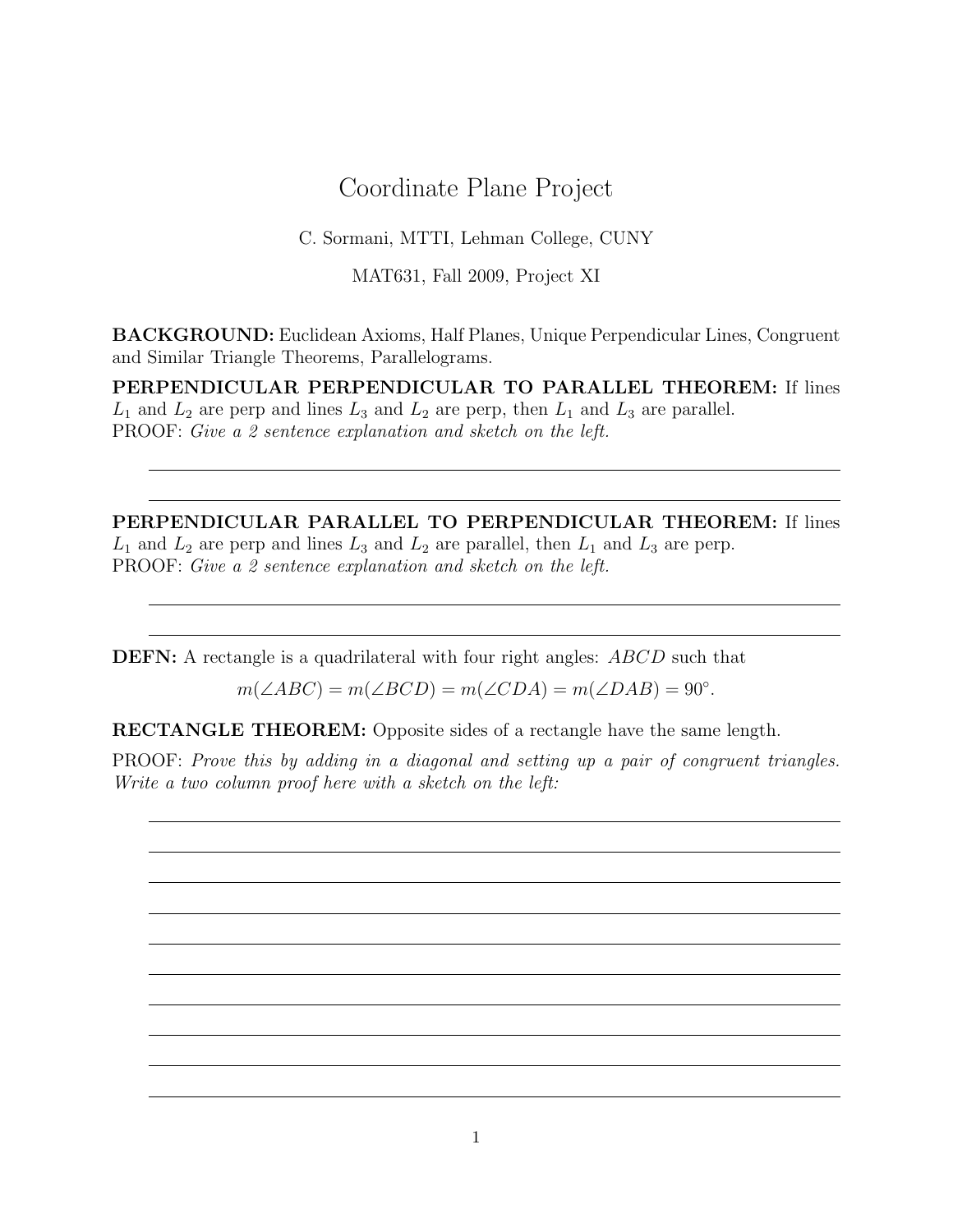BUILDING A COORDINATE PLANE: Start with a Euclidean Plane and draw a line. Call this line the x axis. Choose a point on the line to be the *origin*. Draw the unique line perpendicular to the x axis through the origin. Call this line the  $\eta$  axis. Assign real numbers to every point on the x axis and the y axis using the ruler axiom with 0 at the origin for each axiom. Generally one draws the x axis horizontally and the y axis vertically on a sheet of paper with the origin at the center and lays down the rulers so that the positive numbers are on the right end of the x axis and above the origin on the y axis.

**VERTICAL LINES:** For each real number a there is a unique line perpendicular to the x axis passing through the x axis at the point assigned the value a. This line is called  $x = a$ . What we are saying here is that if I tell you to graph  $x = a$ , then you can graph it.

The converse is also true: any line perpendicular to the x axis passes through the x axis at some point assigned some value a, so it is a vertical line  $x = a$ . What we are saying here is that if I draw a line perpendicular to the x axis, you can find the real value a and tell me this line is the line  $x = a$ .

Note that **vertical lines are parallel** to the y axis. Why?

Given any line parallel to the y axis, it is perpendicular to the x axis, so it is a vertical line and can be described as  $x = a$  for some real value a. Why?

**HORIZONTAL LINES:** For each real number  $b$  there is a unique line perpendicular to the y axis passing through the y axis at the point assigned the value  $b$ . This line is called  $y = b$ . What we are saying here is...

The converse is also true: any line perpendicular to the  $y$  axis passes through the  $y$  axis at some point assigned some value b, so it is a horizontal line  $y = b$ . What we are saying here  $is...$ 

Note that **horizontal lines are parallel** to the x axis. Why?

Given any line parallel to the x axis, it is perpendicular to the y axis, so it is a horizontal line and can be described as  $y = b$  for some real value b. Why?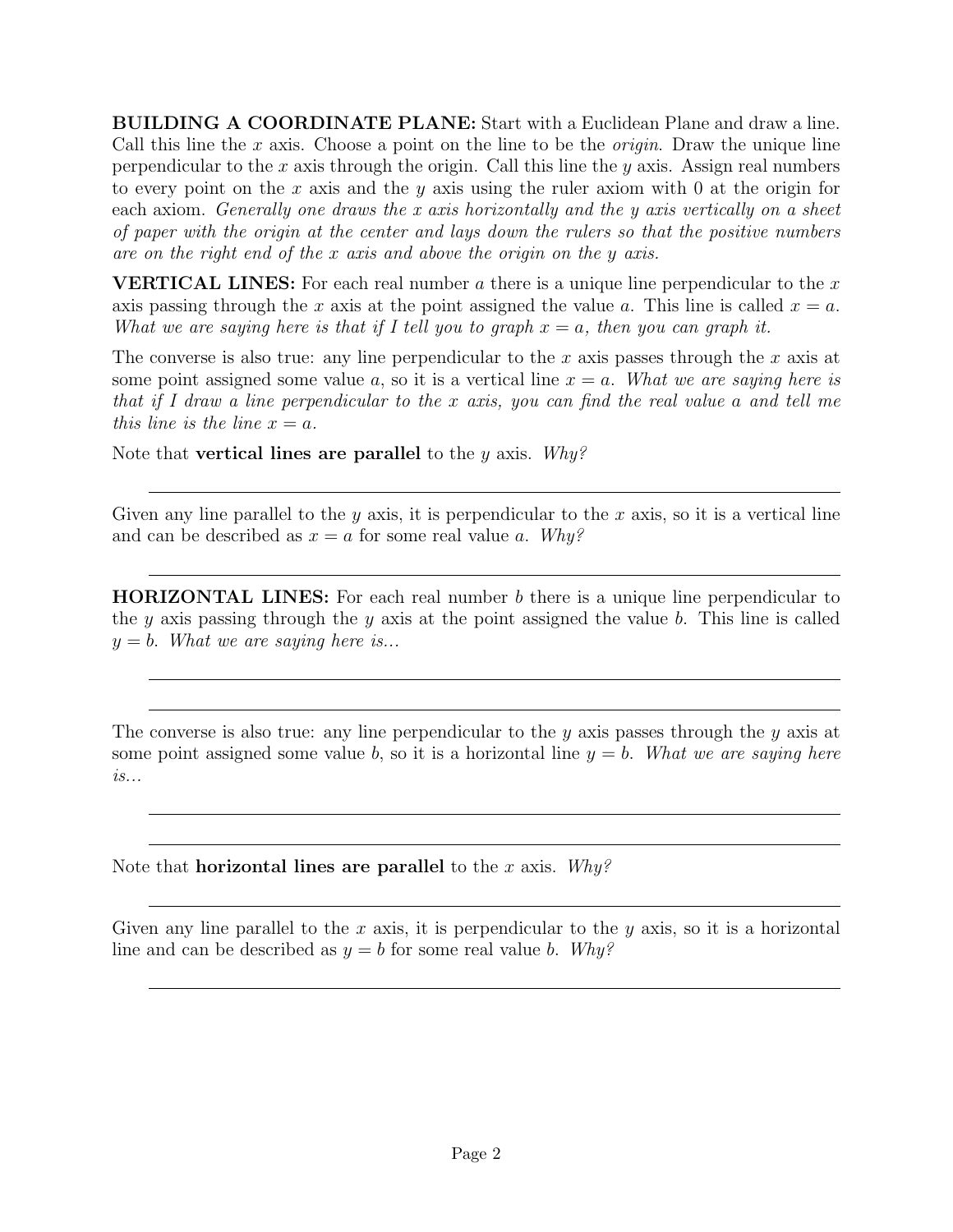**COORDINATES GIVE POINTS:** Given a pair of real numbers  $(a, b)$  there is a unique point P such that P is the intersection point of the lines  $x = a$  and  $y = b$ .

PROOF: Fill in justifications.

- 1) Lines  $x = a$  and  $y = b$  are perpendicular.
- 2) They meet at a unique point.

**POINTS HAVE COORDINATES:** Given any point  $P$ , there is a unique pair of real numbers  $(a, b)$  such that P is the intersection point of the lines  $x = a$  and  $y = b$ .

PROOF: Fill in justifications.

1) Drop the unique perpendicular line from  $P$  to the  $x$  axis.

2) This line is vertical and can be identified as  $x = a$ .

3) Drop the unique perpendicular line from  $P$  to the  $y$  axis.

4) This line is horizontal and can be identified as  $y = b$ .

5) The lines  $x = a$  and  $y = b$  meet at P.

**THE ORIGIN:** The origin has coordinates  $(0,0)$ . The point on the x axis corresponding to a is  $(a, 0)$ . The point on the y axis corresponding to b is  $(0, b)$ . Why? Think this over, but don't write it down.

**COORD RECTANGLE THM:** Points  $(a, b)$ ,  $(c, d)$ ,  $(a, d)$  and  $(c, b)$  form a rectangle.

PROOF: Fill in justifications:

1) The line segment from  $(a, b)$  to  $(a, d)$  lies in line  $x = a$ .

2) The line segment from  $(a, d)$  to  $(c, d)$  lies in line  $y = d$ .

3)  $x = a$  and  $y = d$  are perpendicular.

4)  $m(\angle(a,b)(a,d)(c,d)) = 90^{\circ}$ .

Now show  $m(\angle(a, d)(c, d)(c, b)) = 90^\circ$ :

5)

6)

7)

8)

The rest of the proof follows in the same style and you need not finish it.

DISTANCE BETWEEN POINTS THEOREM: The distance between points is

$$
d((a,b),(c,d)) = \sqrt{(c-a)^2 + (d-b)^2}
$$

**PROOF:** First apply the ruler axiom to find the distance between  $(a, 0)$  and  $(c, 0)$ , then the rectangle theorem to find  $d((a, b), (c, b))$ . Then do the same for  $(c, b)$  and  $(c, d)$ . Apply the Pythagorean Theorem justifying the right angle. Write a two column proof on the back of the previous page.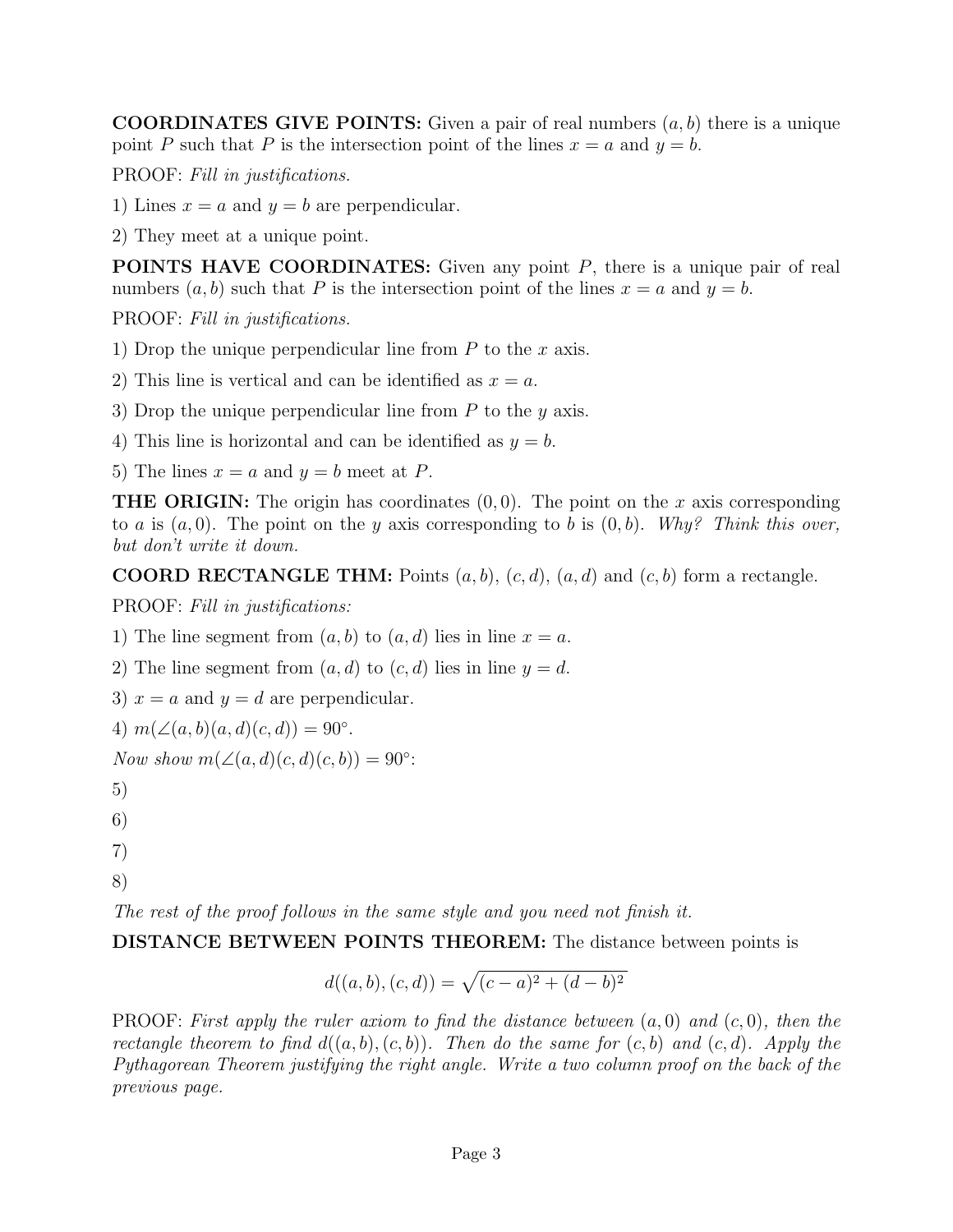## HALFPLANES AND QUADRANTS

UPPER HALF PLANE DEFN: The upper half plane is the half plane of all points on the same side of the x axis  $(y = 0)$  as the point  $(0, 1)$ :  $H(y = 0, (0, 1))$ . **UPPER HALF PLANE THEOREM:**  $(x_0, y_0)$  is in the upper half plane iff  $y_0 > 0$ . PROOF: Extra Credit. Requires betweenness axioms and two directions. LOWER HALF PLANE DEFN AND THEOREM: The lower half plane is  $H(y = 0, (0, -1))$  which is equal to the set  $\{(x_0, y_0) : y_0 < 0\}.$ RIGHT HALF PLANE DEFN AND THEOREM: The right half plane is  $H(x = 0, (1, 0))$  which is equal to the set  $\{(x_0, y_0) : x_0 > 0\}.$ LEFT HALF PLANE DEFN AND THEOREM: The left half plane is

### QUADRANT I DEFN:

Upper-right Quadrant or Quadrant I is  $H(x = 0, (1, 0)) \cap H(y = 0, (0, 1))$ 

## QUADRANT I THM:

$$
H(x = 0, (1, 0)) \cap H(y = 0, (0, 1)) = \{(x_0, y_0) : x_0 > 0, y_0 > 0\}.
$$

PROOF:

PART I: Given  $(x_0, y_0) \in H(x = 0, (1, 0)) \cap H(y = 0, (0, 1))$ . Show:  $x_0 > 0$  and  $y_0 > 0$ . 1) 2) 3) 4) PART II: Given:  $x_0 > 0$  and  $y_0 > 0$ . Show:  $(x_0, y_0) \in H(x = 0, (1, 0)) \cap H(y = 0, (0, 1))$ . 1) 2) 3) 4)

QUADRANT II DEFN AND THM: Quadrant II or the Upper Left Quadrant is

 $H(x = 0, (-1, 0)) \cap H(y = 0, (0, 1)) = \{(x_0, y_0) : x_0 > 0, y_0 < 0\}.$ 

QUADRANT III DEFN AND THM: Quadrant III or the Lower Left Quadrant is

$$
H(x = 0, (-1, 0)) \cap H(y = 0, (0, -1)) = \{(x_0, y_0) : x_0 < 0, y_0 < 0\}.
$$

QUADRANT IV DEFN AND THM: Quadrant IV or the Lower Right Quadrant is

**QUADRANTS AND ANGLES:** If  $(x_0, y_0)$  and  $(x_1, y_1)$  are in the same quadrant then  $m(\angle(x_0, y_0)(0, 0)(x_1, y_1)) < 90^\circ.$ 

PROOF: If they are in quadrant I then they are in the interior of  $\angle(0,1)(0,0)(1,0)$ , so  $m(\angle(x_0, y_0)(0,0)(x_1, y_1)) < m(\angle(0, 1)(0, 0)(1, 0)) = 90^{\circ}$ . The other quadrants have the same idea. Draw four small pictures here: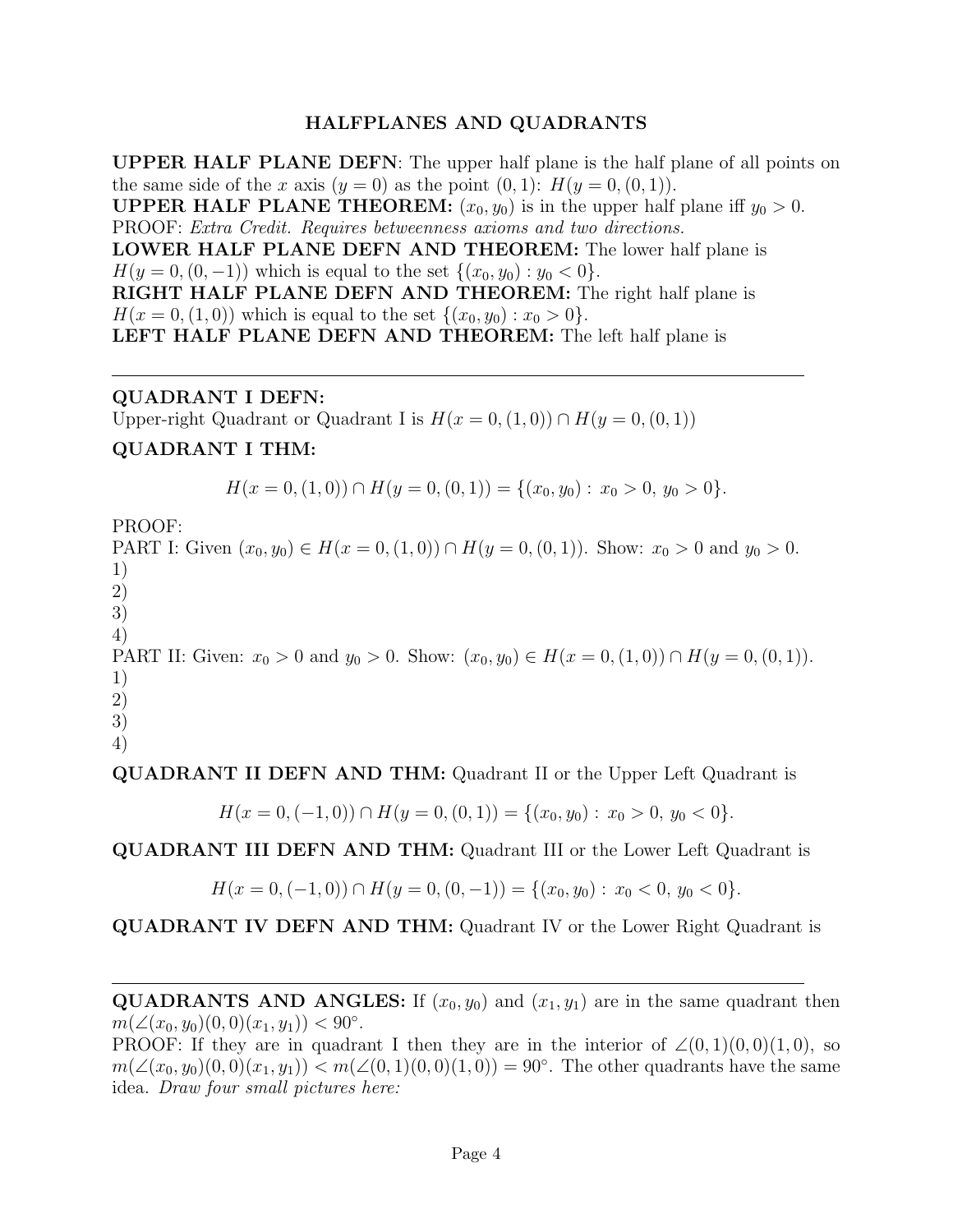#### LINES IN THE COORDINATE PLANE

**VERTICAL LINES:** Suppose L is the vertical line  $x = a$  then

 $(x_0, y_0)$  is on the line L iff  $x_0 = a$ .

PROOF: PART I: Given: L is the vertical line  $x = a$  and  $(x_0, y_0) \in L$ . Show:  $x_0 = a$ .

1) The point  $(x_0, y_0)$  is on the vertical line  $x = x_0$  by Coordinates give Points Thm.

2) L is the unique vertical line through  $(x_0, y_0)$  by Unique Perpendicular Lines theorem.

3)  $x_0 = a$  by steps (1) and (2). QED

PROOF: PART II: Given: L is the vertical line  $x = a$  and  $x_0 = a$ . Show:  $(x_0, y_0) \in L$ .

1)  $(x_0, y_0)$  is on the line  $x = x_0$  by Coordinates give Points Theorem.

2) L is the line  $x = x_0$  by given and  $a = x_0$ 

3)  $(x_0, y_0)$  in on L by steps (1) and (2). QED

**HORIZONTAL LINES:** Suppose L is the horizontal line  $y = b$  then

 $(x_0, y_0)$  is on the line L iff  $y_0 = b$ .

PROOF: Prove this on the back of the last pages imitating the above proof.

**LINES THROUGH THE ORIGIN:** Suppose  $L$  is a line which passes through the origin and a point  $(a, b)$  with  $a, b > 0$ , then  $(x_0, y_0)$  is on the line L iff  $y_0 = mx_0$  where  $m = b/a$ . PROOF: PART I: Given: L through  $(0,0)$  and  $(a, b)$  and  $(x_0, y_0) \in L$ . Show:  $y_0/b = x_0/a$ . Six cases: I.  $(x_0, y_0)$  in Quad I. II.  $(x_0, y_0)$  in Quad II. III.  $(x_0, y_0)$  in Quad III.

IV.  $(x_0, y_0)$  in Quad IV. V.  $(x_0, y_0)$  on x axis. VI.  $(x_0, y_0)$  on y axis.

CASE I:  $(x_0, y_0)$  in Quad I. Fill in justifications and draw.

0)  $x_0 > 0$  and  $y_0 > 0$ 

1)  $m(\angle(x_0, y_0)(x_0, 0)(0, 0)) = m(\angle(a, b)(a, 0)(0, 0))$ 

2)  $\angle$ (x<sub>0</sub>, y<sub>0</sub>)(0, 0)(x<sub>0</sub>, 0) =  $\angle$ (a, b)(0, 0)(a, 0)

 $3)m(\angle(x_0, y_0)(0, 0)(x_0, 0)) = m(\angle(a, b)(0, 0)(a, 0))$ 

 $4)\Delta(x_0, y_0)(0, 0)(x_0, 0)$  is similar to  $\Delta(a, b)(0, 0)(a, 0)$ 

- 5)  $\frac{d((x_0,y_0),(x_0,0))}{d((x_0,y_0),(y_0,0))}=\frac{d((a,b),(a,0))}{d((a,b),(0,b))}$
- $d((a,b),(0,b))$
- 6)  $\frac{|y_0|}{|x_0|} = \frac{|b|}{|a|}$  $\frac{|b|}{|a|}$ .

7) 
$$
y_0 = (b/a)x_0
$$
.

CASE II:  $(x_0, y_0)$  in Quad II.

1)  $(x_0, y_0)$  and  $(a, b)$  are in the upper half plane because  $y_0 > 0$  and  $b > 0$ .

2) The line segment between them is in the upper half plane by defn half plane.

3)  $(x_0, y_0)$  is in the left half plane because  $x_0 < 0$ .

4)  $(a, b)$  is in the right half plane because  $b > 0$ .

5) The line segment between them crosses the y axis because they are on opposite half planes of  $x=0$ .

6) It crosses at a point  $(0, c)$  with  $c > 0$  by steps 2 and 5.

7) This contradicts that it should cross at (0, 0) by given, so Case II does not happen.

CASE III-VI: Do these on the back of the previous page. IV-VI do not happen..